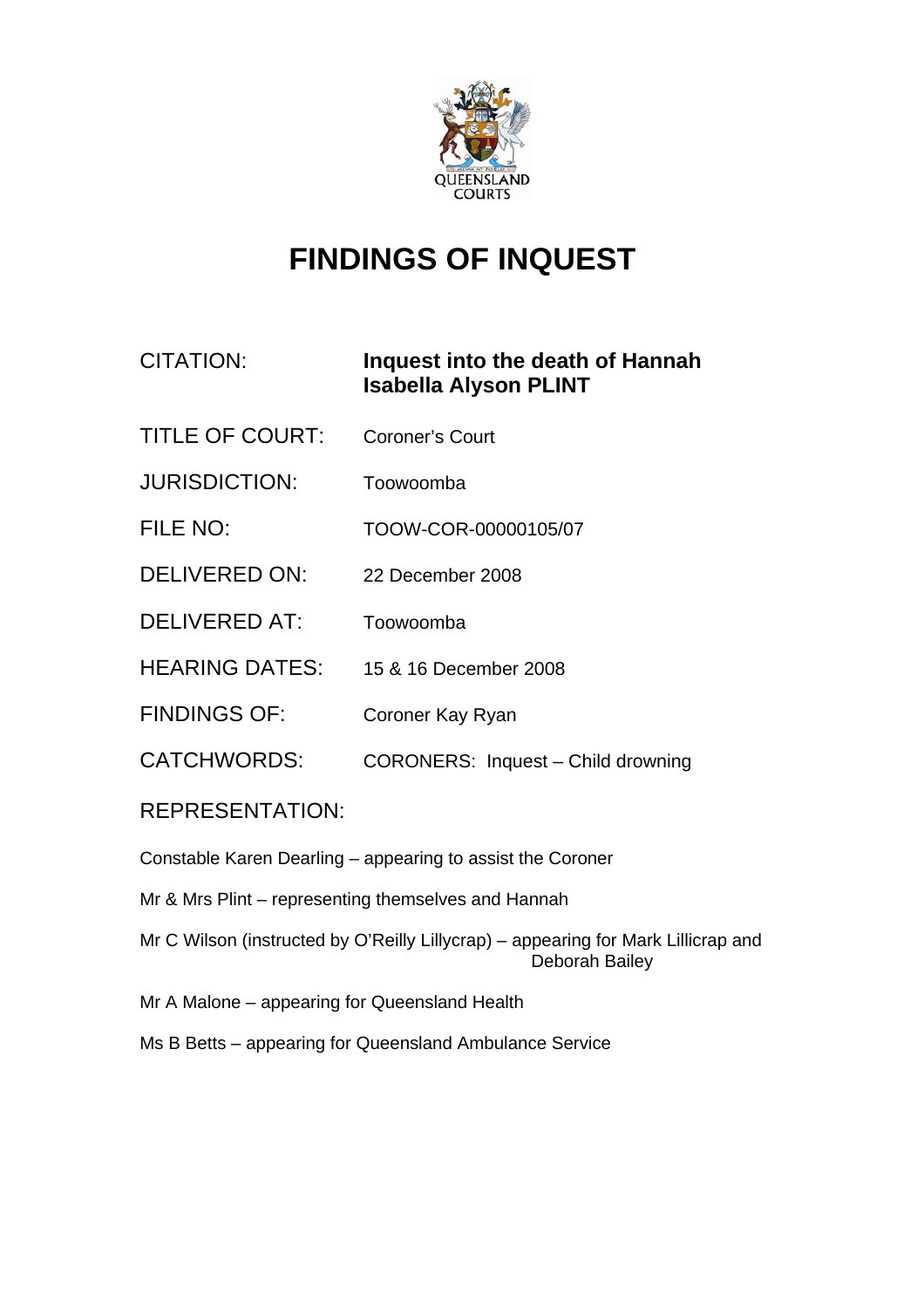| <b>Contents</b> |     |                                           | Page           |
|-----------------|-----|-------------------------------------------|----------------|
|                 | 1.  | Introduction                              | $\overline{2}$ |
|                 | 2.  | <b>Issues</b>                             | $\overline{2}$ |
|                 | 3.  | <b>Social History</b>                     | 3              |
|                 | 4.  | The Incident                              | 3              |
|                 | 5.  | Neighbours' response                      | 4              |
|                 | 6.  | <b>Emergency Service Response</b>         | 6              |
|                 | 7.  | <b>Medical Treatment</b>                  | 7              |
|                 | 8.  | Approval of Pool Fencing/other structures | 10             |
|                 | 9.  | Findings                                  | 13             |
|                 | 10. | Recommendations                           | 14             |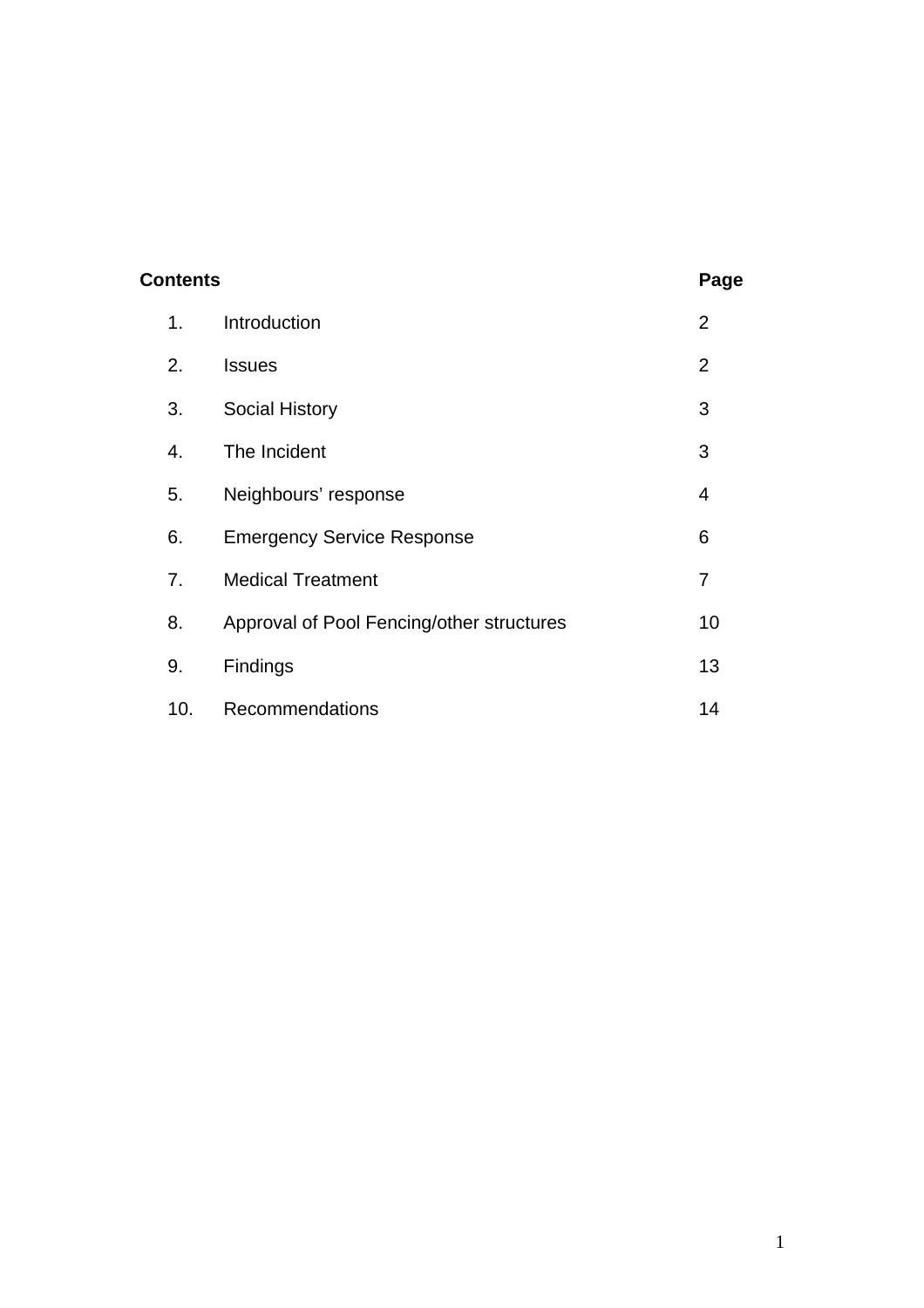# **CORONERS FINDINGS AND DECISION**

The *Coroners Act 2003* provides in s45 that when an inquest is held into a death, the coroner's written findings must be given to the family of the person who died and to each of the persons or organisations granted leave to appear at the inquest. These are my findings in relation to the death of Hannah Isabella Alyson Plint. They will be distributed in accordance with the requirements of the Act and placed on the website of the Office of the State Coroner.

#### **1. Introduction**

The purpose of an inquest is to investigate a death to enable the Coroner to find –

- (a) who the deceased person is;
- (b) how the person died;
- (c) when the person died;
- (d) where the person died; and
- (e) what caused the person to die.

The scope of my findings do not include, and indeed I am unable to find under the *Coroners Act 2003*, whether any person is guilty of an offence or is civilly liable for something. I can, however, where appropriate, comment on anything connected with a death which has been investigated and which relates to –

- (a) public health or safety;
- (b) the administration of justice; or
- (c) ways to prevent deaths from happening in similar circumstances in the future.

At the outset, I extend my personal condolences to Mr & Mrs Plint and trust that these proceedings have assisted in their grieving process following Hannah's death.

I note that they have formed *Hannah's Foundation* which is charged with providing support for parents and friends of those who have lost loved ones in similar circumstances, and advocates for consistent, nationwide regulations for the installation of pools, spas and other man-made water features. Their efforts are to be supported and applauded. The Premier's recent announcement of a review of swimming pool laws has come following recent publicity with regard to child drownings and Mr & Mrs Plint's efforts in this arena are acknowledged.

#### **2. Issues**

The following issues were identified at the pre-inquest conference as being issues to be addressed at the formal inquest:

- Did any inadequacies in the pool gate or fence contribute to the death?
- Did the erection of a timber deck linking the house to the pool contribute to the death?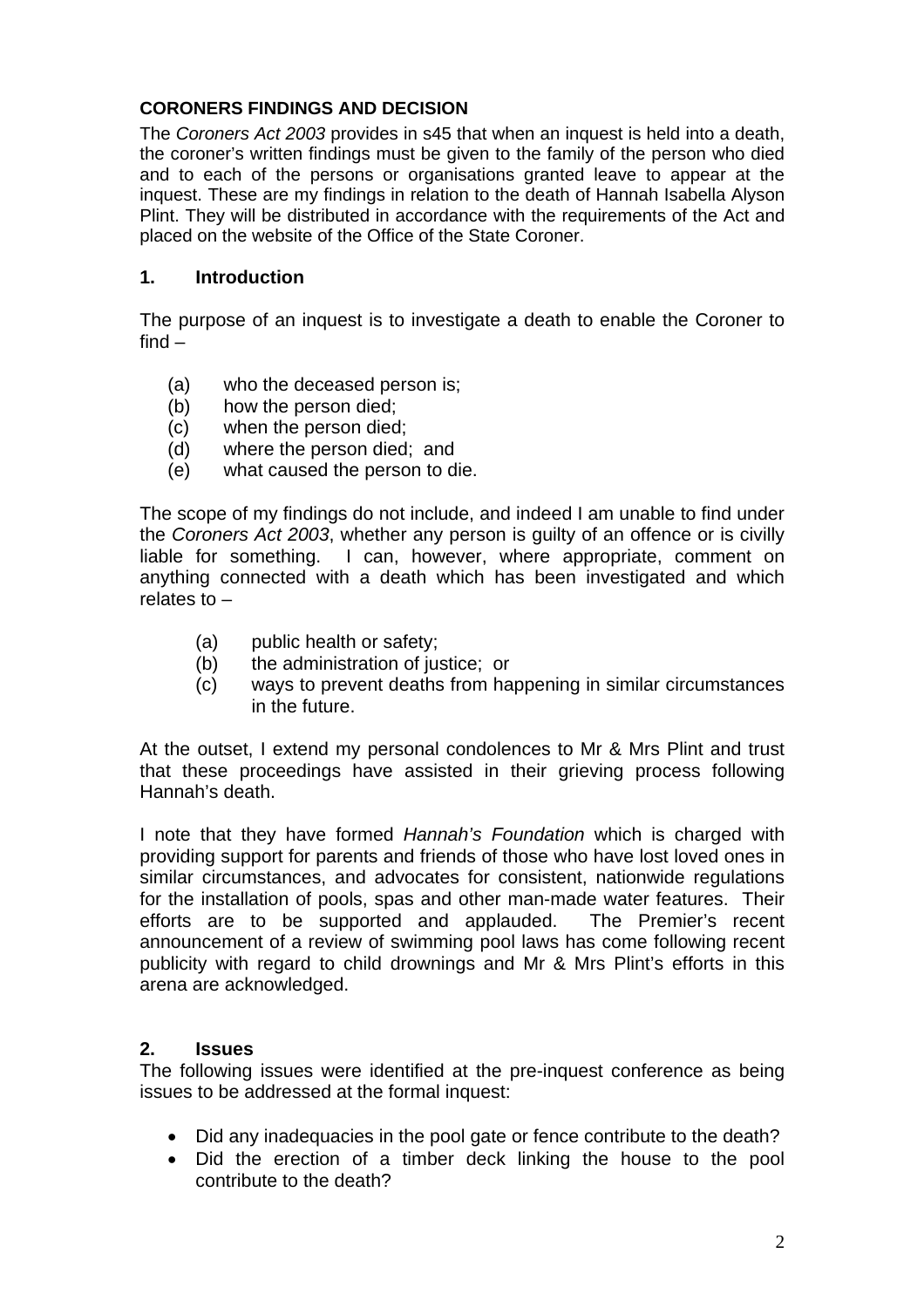- Are there any changes to the inspection and approval process of local Councils which could reduce the chances of death occurring in similar circumstances?
- Are there any changes to the standard conveyancing practices which could reduce the chances of death occurring in similar circumstances?
- Whether local Councils should be required to identify which properties have pools?
- Whether the Standard Contract and legislation should be amended to require a condition of sale that all pool fences be compliant?
- Whether the regulations pertaining to pool fences and the Australian Standard should be reviewed, upgraded and inspected?
- Was the care provided at the Laidley Hospital to a standard expected?
- Whether the response time and treatment given by Queensland Ambulance Service to a standard expected?

#### **3. Social History**

Hannah was a lively 2 ½ year old; in fact she was almost 3 years old having been born on 10 December 2004. She was the second youngest of five siblings. The family lived in the Laidley area in a home located on small acreage. Hannah adored Thomas the Tank Engine and did not like wearing dresses. She could be described as a normal child for her age – making noise, running and jumping and living life to the full. Hannah often swam in the pool at her home under supervision and loved the water.

She was also very active and on numerous occasions used chairs to gain access to reach high articles and to climb. She was adventurous and full of life. Unfortunately, her adventurousness contributed to her death.

# **4. The incident**

Shortly before 2.00 pm on 4 October 2007, Hannah went out to the pool at the back of her house, dragged a plastic chair to the pool gate, opened the gate and fell or jumped into the pool.

Mrs Plint has given evidence that she was at home with Hannah and her youngest son Harry (18 months). She had been on the telephone with of Child Support Agency and Hannah had been annoying her wanting to go for a "nudey" swim. Mrs Plint told Hannah that she had to call "daddy" (Mr Plint) and then go to the toilet. She told Hannah she would take her swimming after that. Mrs Plint spoke to Mr Plint (and Hannah did too) and then went to the toilet. She was speaking to Hannah whilst she was in the toilet about going for a swim.

After finishing in the toilet, Mrs Plint noticed that her son Harry needed changing. She attended to this and placed Harry in his high chair facing the door which opened out to the deck area adjacent to the pool. During this time she was calling out to Hannah. It was at this stage that she saw something moving in the pool through the curtains. She then saw Hannah face down in the pool and went outside, jumped into the pool and retrieved Hannah, commencing CPR.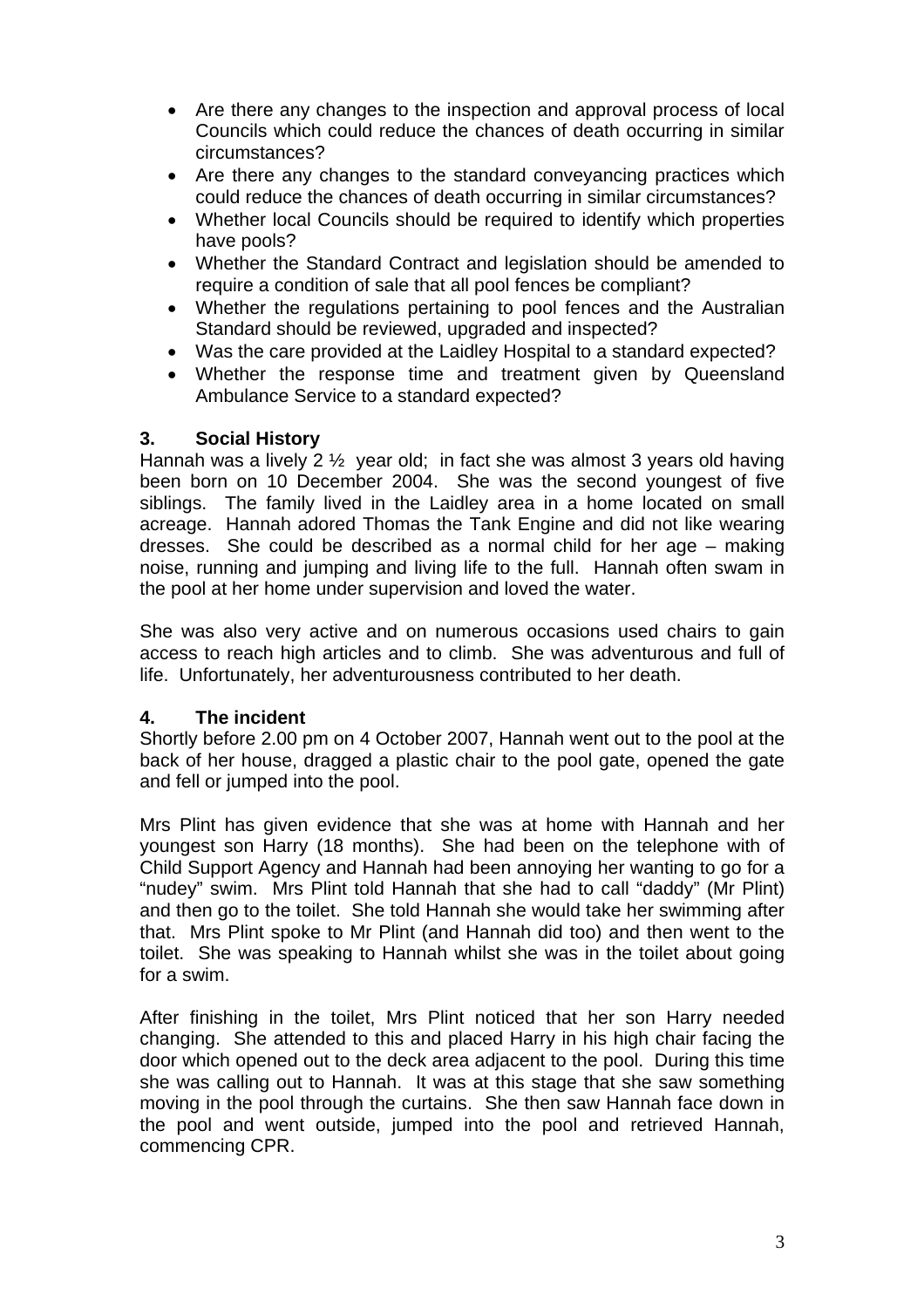It is helpful to describe the layout of the house and the pool. The house is a timber dwelling set about five feet off the ground which at the time of this tragic event had an above ground swimming pool attached to the back deck area. The house had an enclosed verandah around most of the house with the pool being attached to the rear deck. There was a powder coated steel swimming pool fence with a gate and approved swimming pool style locking mechanism which is operated by pulling the plastic knob in an upwards motion from the top of the latching post.

Mrs Plint's evidence is that the back sliding door leading onto the deck near the pool was locked. It was always locked to ensure that Hannah did not get out to the pool.

However, the front door was open and Hannah went out this way, took a white plastic chair from the front of the house and took it around the verandah to the deck beside the pool. Mrs Plint says that when she ran out to the pool, the white chair was situated so that it was blocking the pool gate from closing.

She had placed the telephone in her pocket while changing Harry and after retrieving Hannah from the pool, she telephoned emergency services and commenced CPR. She gave evidence in court that she had a certificate in CPR from 1993 and a certificate in sports medicine from 2001. She remained on the phone with the emergency operator who also gave some instructions.

When the ambulance arrived, the two paramedics took over the care of Hannah and then transported her to the Laidley Hospital where she was subsequently pronounced dead.

In her interview with police, she stated that Hannah would have been out of her sight and hearing for approximately 5 minutes.

#### **5. Neighbours' response**

Errolyne Noe, a neighbour of the Plints, who lived a few doors down has given evidence that she heard screaming coming from the Plints house at around 2.00 pm or so. She and the Plints are friends and Mrs Noe's horse had been grazing in the Plints' front paddock.

Mrs Noe said when she went out the back and looked over she could see Mrs Plint bending over near the pool gate, she could see Hannah on the pool deck and two ambulance officers who appeared to be working on Hannah. She heard Mrs Plint say "Breathe Hannah breathe". She also observed an ambulance parked beside the side of the house.

She then immediately ran inside, picked up her car keys and drove down the road to the Plints. As she drove into the property, the ambulance was driving out. She entered the house and found Mrs Plint collapsed in a highly distressed state, with Harry (the younger child) still in his high chair screaming.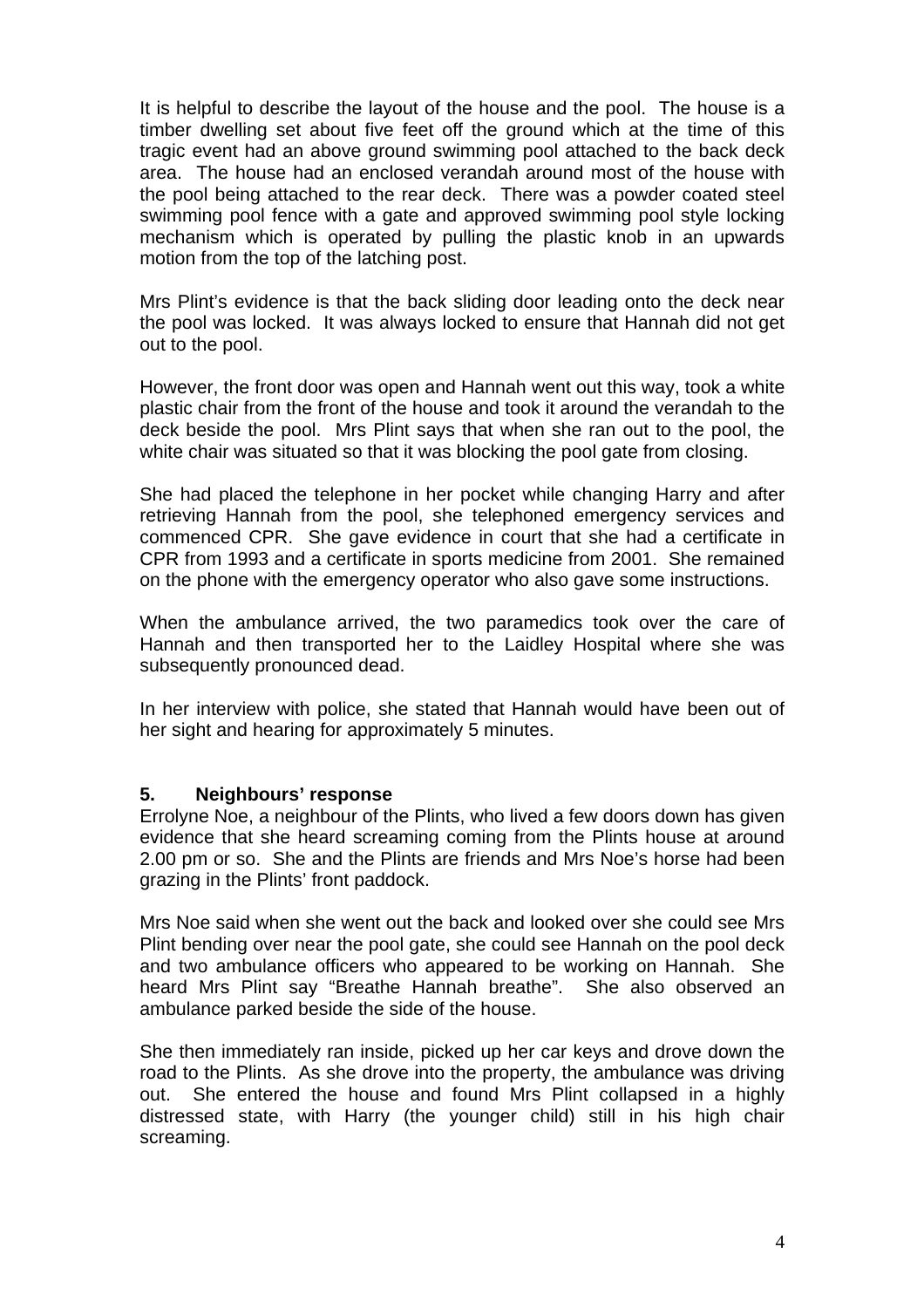Mrs Plint told Mrs Noe what had happened and Mrs Noe drove Mrs Plint and Harry to the Laidley Hospital and stayed with them whilst Hannah was being treated. Mrs Noe gave evidence in court that Mrs Plint was not offered any counselling, medication or assistance when she arrived at the hospital. Mrs Plint was soaking wet (from the pool) and she was not even offered a towel.

Mrs Noe described what happened when the doctor came to tell Mrs Plint that Hannah had passed away as well as Mrs Plint's actions from that time. She was with Mrs Plint when she was finally allowed to see Hannah and stated that Hannah was lying on a bed in a cubicle in the emergency section. The curtains were not drawn on the cubicle. A nurse told Mrs Plint not to touch Hannah as her body would be used for evidence by police.

Mrs Noe stayed with Mrs Plint in the emergency cubicle for about 5 minutes and then took Harry outside as he was becoming distressed. She then waited at the hospital until Mr Plint arrived and then took Harry home and waited for the other Plint children to arrive, caring for all children until Mr & Mrs Plint returned that night. Mrs Noe's husband also went to the hospital after he finished work at 3.00 pm to give support to his wife.

David and Lisa Edge (formerly Scott) lived next door to the Plints. Mr Edge has given evidence that he had arrived home early from work as a manager at Aldi at Yamanto on the  $4<sup>th</sup>$  October 2007. He was unsure of the time, but said it was between 1.00 pm and 2 pm. He stated that he and his then wife had an argument. He could not recall what the argument was about. This argument happened inside one of the bedrooms. Mrs Edge then went to the local IGA store in Laidley to buy lunch. He states that he did not hear any screaming from the Plints, otherwise he would have assisted with Hannah's care as he has a first aid certificate.

Mrs Edge confirms that her husband came home early from work on that day. Mrs Edge was unable to recall much about the day in question in her evidence to the court. She stated that she had an argument with her husband and that she could not hear anything from next door as the argument took place next to one of the exhaust fans for an airconditioner outside the home.

However, in a note to the other neighbour Mrs Noe, which note is in evidence, Mrs Edge had stated that she had been out and had come home to find her husband had come home from work early. He asked her to go and get some lunch as there was nothing in the house. She had him put their son down for a sleep and she went to the local IGA store.

In the note she stated that she saw the ambulance go past her at Lake Dyer when she was on her way to IGA and then when she was on her way back from IGA, she saw the ambulance again at around the same place. In her evidence in court she was unable to remember seeing the ambulance on the way back.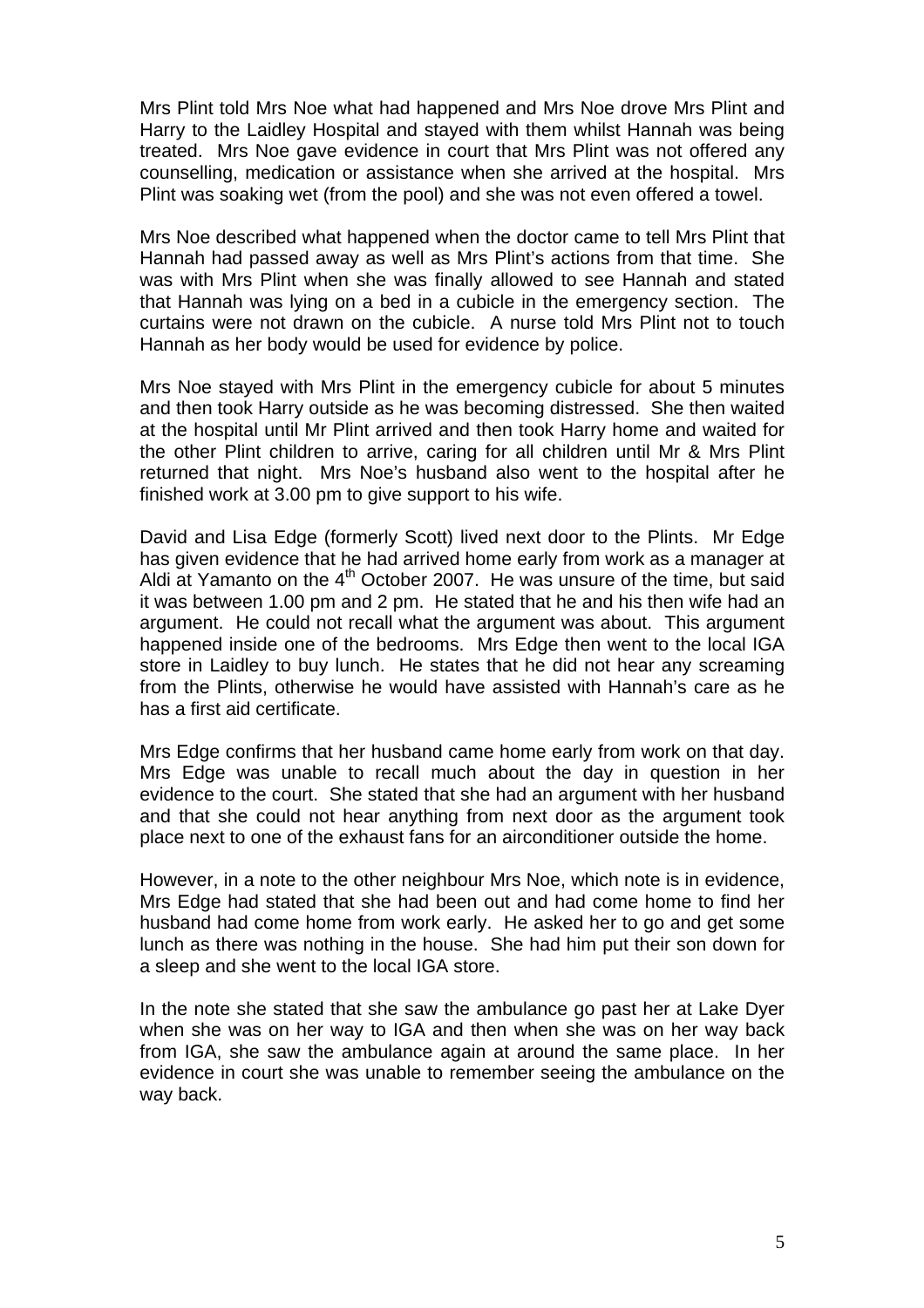# **6. Emergency Service Response**

Eric Eyre and Ross Breckenridge were the paramedics on duty at the Laidley Ambulance Service on the day this tragic event occurred. Emergency Service records indicate that the emergency call from Mrs Plint was received by their despatch operator at 2.04.29 pm. The ambulance unit was dispatched from the Laidley station at 2.05.02 pm and arrived at the Plints address at 2.15.06 pm.

Paramedic Eric Eyre was driving the ambulance and Paramedic Ross Breckenridge sat in the passenger seat. Breckenridge identified the best route from the Laidley ambulance station to the Plints' residence, using a local directory as a guide.

On arrival, Mr Breckenridge saw a white plastic chair near the pool gate. He then moved Hannah to a dry area outside the pool fence to continue treatment. Hannah was rolled onto her side to clear her airway. Suction was applied in accordance with the QAS Clinical Practice Manual.

On assessing Hannah, it was found that –

- Her skin colour was pale:
- Her skin temperature was cold;
- Her body temperature was not recorded;
- There was no palpable carotid pulse;
- There was no spontaneous respiratory effort;
- Blood pressure was not attempted;
- Her Glasgow Coma Score was recorded at 3;
- Her pupils were dilated to approximately 5 mm, equal and not reactive to light (pencil torch).

On connection to the defibrillator, Hannah's cardiac rhythm was asystole. CPR and oxygen therapy was conducted and the paramedics decided that Hannah should be transported to hospital as soon as possible.

The ambulance was brought up beside the house and Hannah was lifted over the railings, placed in the ambulance and transported to the Laidley Hospital at 14.21.04 pm arriving at the Hospital at 2.27.00 pm.

There have been questions asked as to why Mrs Plint was not taken in the ambulance with Hannah. Mr Breckenridge stated that ordinarily, the parent is transported with the child, but as Mrs Plint had another smaller child to look after and Hannah required immediate and urgent transportation, she was not taken in the ambulance with Hannah.

Mr Eyre contacted the communications centre and asked that police attend at the address urgently. He says he did not advise why the police were required as he doubted the privacy of the radio communication.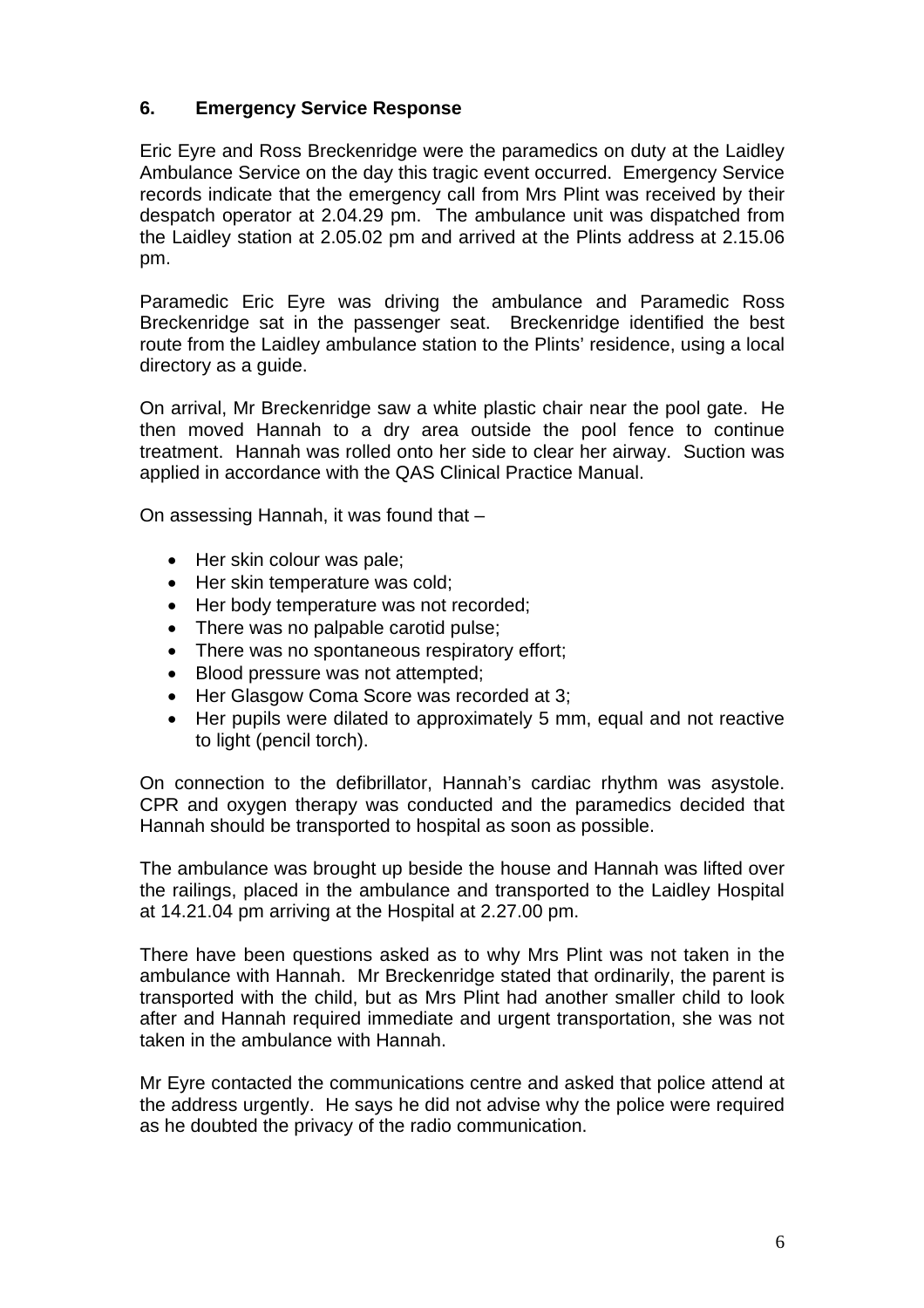This doubt was put to rest by Dr Rashford, the current medical director for the Queensland Ambulance Service in his evidence, when he stated that the expectation was that full information be given to the central communication centre.

Mr Breckenridge stated that once the call had been received at the Laidley Ambulance Station, he locked up the doors, got into the ambulance and pressed the mobile data terminal. There is then some small delay while the automatic door is opened and then closed behind the ambulance before the ambulance leaves the station.

The ambulance station is located in the centre of the Laidley township and the ambulance was required to proceed carefully (albeit with lights flashing and siren activated) to navigate through pedestrian and vehicular traffic. This circumstance appears to explain the delay of some 2 minutes 35 seconds from the station to Ambrose Road (a relatively short distance).

Ambulance response time to being "on case" was 47 seconds. A review of compliance with the response time following the event gave a 98% compliance score.

Dr Rashford stated that since November 2007 all emergency calls had been centralised and were channelled through a clinical co-ordination centre when a decision was made whether an event required the despatch of an aerial ambulance. A decision was able to be made whether to despatch an aerial ambulance within 15 seconds of receiving the call.

As Hannah was within 30 kilometres of a trauma service (the Laidley Hospital), an aerial ambulance was not activated as by the time it would have arrived, Hannah would have been at the Laidley Hospital.

Dr Rashford described the introduction of tele-medicine which has introduced cameras into rural hospitals to assist local medical providers with treatment in emergency and other situations. He further stated that having cameras at the Laidley Hospital would not have made any difference to Hannah's outcome.

Dr Rashford's evidence has been very helpful in consideration of a number of the issues.

# **7. Medical Treatment**

Dr Rashford also gave evidence with regard to the benefits of CPR being performed by one or two persons and the benefits of 2 breaths to 30 compressions as against 2 breaths to 5 compressions. In cases of child drowning, the emphasis is to concentrate on breathing and maintaining an airway in circumstances of drowning can be very very difficult. He was of the view that carrying out the 2:5 regime probably makes no difference to the outcome.

Water temperature **may** have a bearing on survival rates, with a possible gasp reaction causing the ingestion of water to the lungs. Dr Rashford opined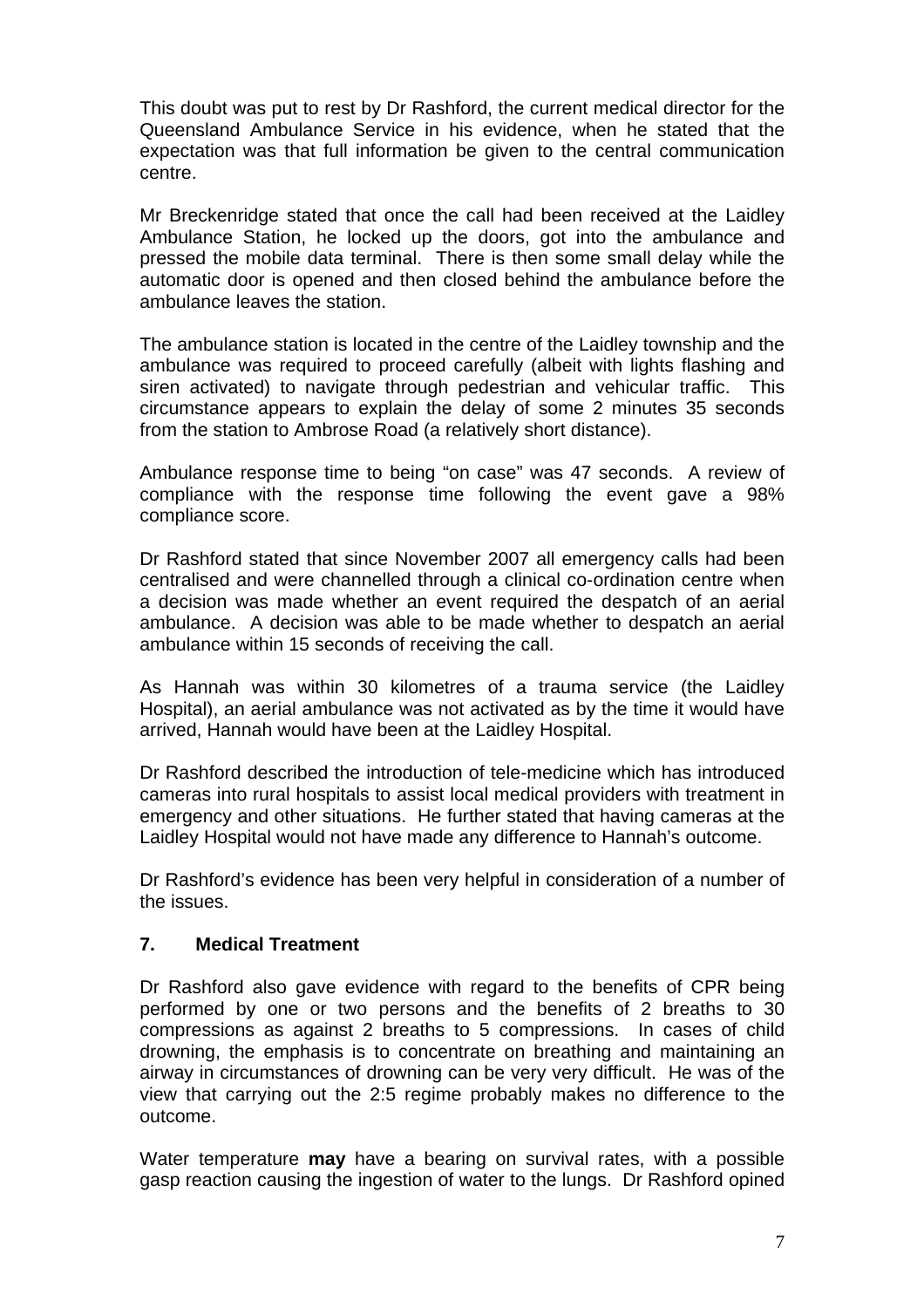that it was impossible to speculate with regard to the effect of the temperature of the water in the Plints' pool at the relevant time.

The clinical assessment and treatment provided by the Queensland Ambulance advanced care paramedics (ACP) was basic life support. They are able to deliver CPR, defibrillation and basic airway management including oropharyngeal or laryngeal mask airways. There are a number of other advanced procedures such as IV adrenalin, inserting a canular and intubation. However, these are advanced procedures and are not skills which are expected of the ACPs.

Intensive care paramedics (ICP) can carry out intubations, but need to be utilising such skills on a regular basis to ensure that the levels of skill are retained. There are 241 Intensive care paramedics in Queensland constituting approximately 10% of the total clinical workforce. It is essential that each ICP be allocated to work in areas where they will be exposed to opportunities to use the skills which they have acquired. It is not possible to have intensive care paramedics in all areas of Queensland given the competency issues. Accordingly, ICPs are mostly deployed to work in populated areas where there is a heavy case load and high acuity work.

In Dr Rashford's opinion, had an ICP or physician attended Hannah at her residence on the day, based on the presenting clinical condition and cardiac rhythm, the outcome would not have been any different.

Hannah was transported to the Laidley Hospital where Dr Yee, the medical superintendent and a small team had been gathered to receive her. On arrival Hannah was described as very, very pale and cyanosed, very frothy and asystolic on the cardiac monitor with dilated pupils.

Compressions were continued while Dr Yee prepared to intubate Hannah, but found this very difficult due to the amount of vomitus and fluid coming out of her mouth. She undertook suctioning and inserted the tube, but found more fluid coming out. She then removed the tube, held Hannah upside down by her feet to try to drain more of the fluid and then re-inserted the tube. She still found it very hard to make progress. There was no response from Hannah and there was no heart beat.

Dr Yee worked in Alice Springs for 12 years before coming to Laidley in 2004, working as a paediatric registrar for 4 years and as emergency registrar for more than 4 years. The last paediatric intubation she had undertaken was in Alice Springs, some 3 years prior. However, she had undertaken remote and rural training with regard to paediatric intubations.

When asked about inverting Hannah, Dr Yee stated that it was a normal procedure for new borns and that she had done this to try to clear the fluid so that Hannah could be intubated. Erica Fletcher, the RN assisting Dr Yee as the "airways person" described the actions taken to intubate Hannah and stated that inverting Hannah was not an unusual action to take in the circumstances and that she had experience of this being done on other occasions in drowning situations with which she had been involved.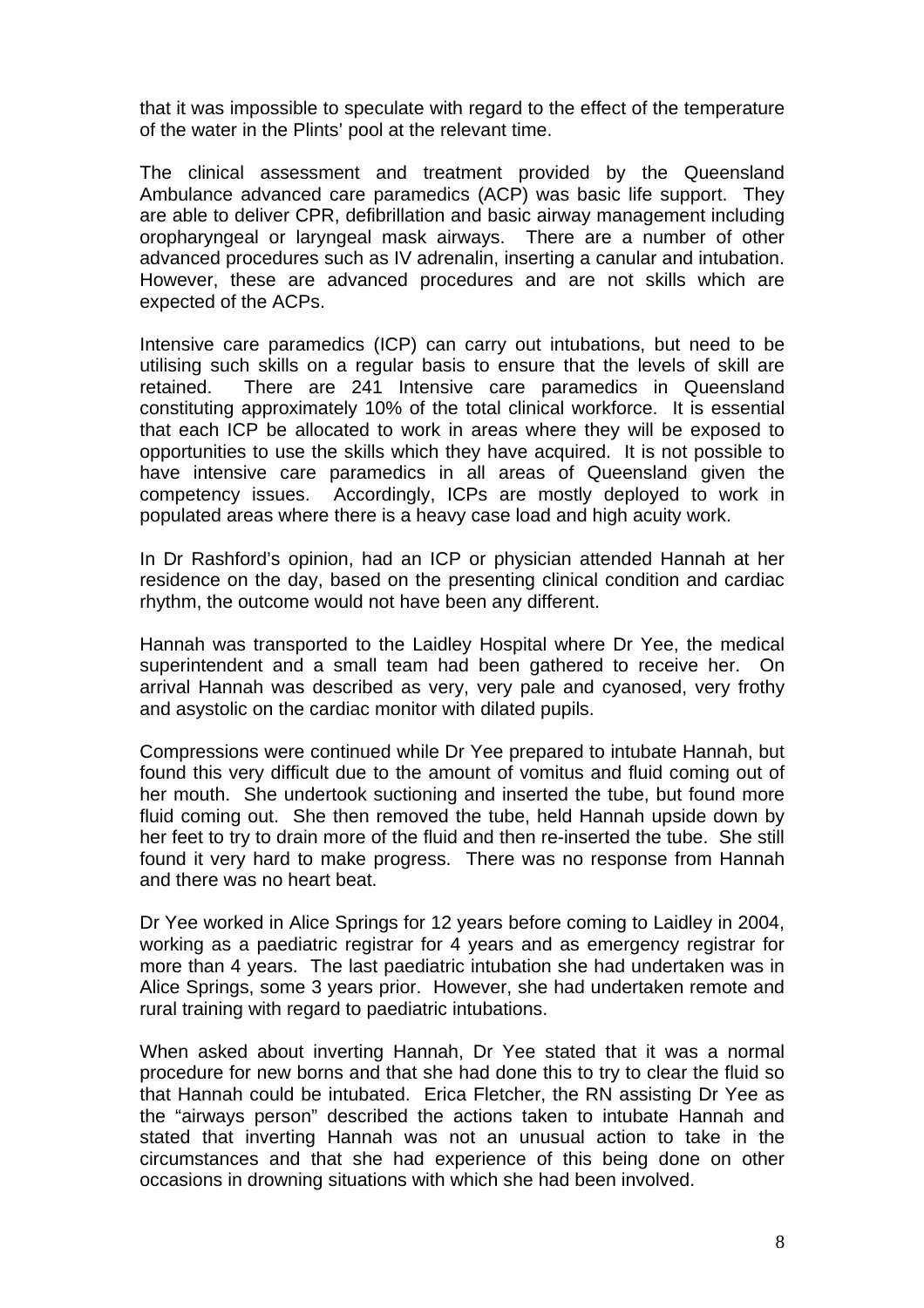In his evidence, Dr Rashford stated that this was an unusual procedure to undertake and he would not do it. Such inversion would cause the blood to run with the gravity to her upper body, but with her condition described as being asystole, there would be no other benefit.

According to the oral evidence of Dr Rashford, it is highly probable that Hannah died prior to the arrival of the paramedics. Dr Rashford referred to the asystolic cardiac rhythm 'where the heart has no electrical activity what so ever' and stated that survival from cardiac arrest is extremely rare where the presenting rhythm is asystole.

Dr Rashford also referred to Hannah's pupil size and reaction to light. He stated that this would indicate that the most basic of brain reflexes were not present suggesting that severe brain injury had already occurred.

Dr Robert Pitt, Director of the Paediatric Unit at the Mater Childrens' Hospital, director of the Queensland Injury Surveillance Unit and child injury prevention expert for over 20 years, stated that inversion was usually used in cases of choking, and was not usually standard for cases of drowning. However, sometimes medical practitioners have to be creative on the spot and inversion in the circumstances of this case could be accepted as such and a last ditch effort to clear the airways where there appeared to be little or no hope of resuscitation.

In the late 1980s there was a study undertaken of 34 children who presented at the hospital pulseless. At that time, aggressive interventions were being tried and of those 34 children, a pulse was re-established in 17. On follow up 8 or 9 of those children were in a vegetative state and 8 or 9 had minor neurological conditions. After a maximum of 20 minutes of intervention at a hospital with no response, there were severe risks of a vegetative outcome.

Dr Pitt stated that it was extraordinarily difficult for a mother (or others) who had not practiced CPR skills on a monthly basis, to undertake CPR on her child.

On her arrival at the Laidley Hospital, Mrs Plint says that she was not allowed to enter by the emergency entrance and that Mrs Noe took her in the front entrance. Mrs Plint was still wet and obviously extremely distressed about the condition of her daughter. She was not provided with a towel to dry off and she was taken into a front room and left there.

Bev Giebel, was the District Director of Rural Services on the day and she gave evidence that she was on hand on the day to provide access to any notes or charts for the child, make telephone calls and offer support to Mrs Plint. It is Queensland health policy and procedure to offer psychological support in circumstances such as this. These latter points are vigorously contested by Mrs Plint who stated that nursing staff tried to prevent her from seeing Hannah and from holding her at the hospital and that she was offered no support.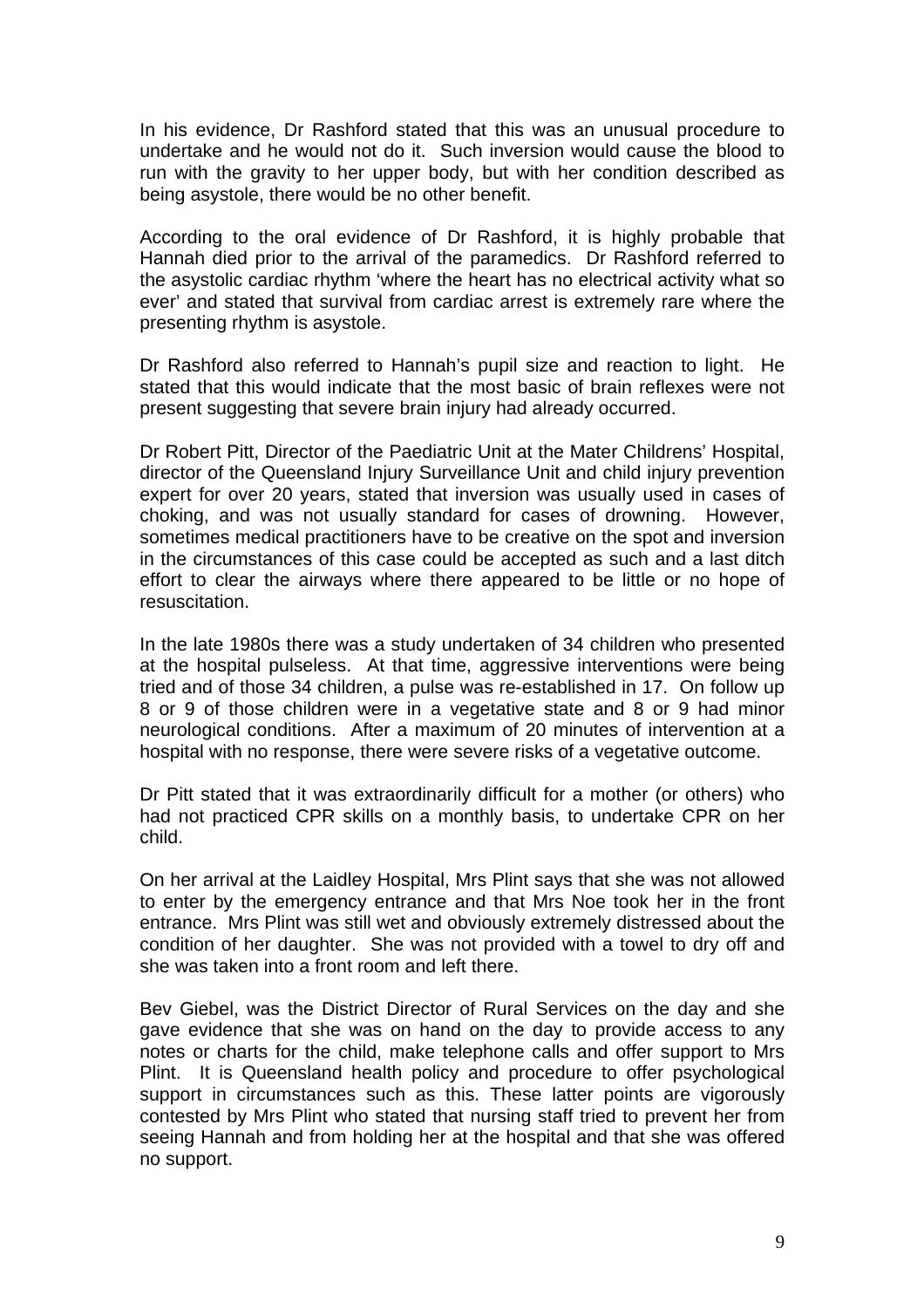# **8. Approval of Pool Fencing/other structures**

The Plints had purchased the home in October 2006. The house had been built by previous owners Mr & Mrs Liddy, who were owner/builders and who had erected a shed as well as the pool deck and pool.

There seems to be some confusion as to when the pool and back deck were constructed. Mrs Liddy states that the pool was erected in 1997 and the deck in 1995. However, Mr Liddy described the deck originally being constructed on two sides of the pool with a fence around the whole thing.

Both Mr & Mrs Liddy confirmed that they did not make application to the Council for compliance of the pool or the deck. Then when the Liddys wished to sell the property, the back deck was reconstructed due to original boards being rotted and railing panels left over from an extension of the original dwelling were utilised on the new back deck. This construction took place in 2004 and included the extension and garage.

A council inspector attended at the property in 1997 and advised Mrs Liddy that a fence would not be required around the pool. Her evidence is contradictory as she stated that the inspector did not even go out and look at the pool or the deck and then later stated that he undid the deadbolt she had placed on the back door and went outside and looked at the pool and deck.

Mrs Liddy did not think they needed approval for an above ground pool that was 1200 mm high. She and her husband trusted what the Council inspector had told them.

Allison Kenna, a former neighbour gave evidence with regard to the existence of the aboveground pool which she stated had already been erected when she moved into her house in Lakes Drive in 2005. She had moved out before the incident of 4 October 2007. She also gave evidence that the pool was not fenced at any time prior to the renovations which took place shortly before the Plints purchased the property.

The Plints signed a contract to purchase the house and insisted on a special condition in the contract as follows:-

*The Sellers and Buyers hereby agree that this Contract is subject to and conditional upon the buyers satisfying themselves in every respect in regards to investigations with the Laidley Shire council and any other relevant authority that all permits and consents for all structures are in place and have unconditional approval and are completely satisfactory to the Buyers in every respect on or before 14 days from the contract date. Should the searches not be satisfactory to the Buyers then they may terminate in which case this Contract shall be at an end and all monies paid by way of deposit shall be refunded in full and either party shall have no further claim against the other whatsoever.* 

The Plints engaged solicitors O'Reilly Lillicrap to undertake the conveyance on their behalf. The first letter of O'Reilly Lillicrap to Mr and Mrs Plint,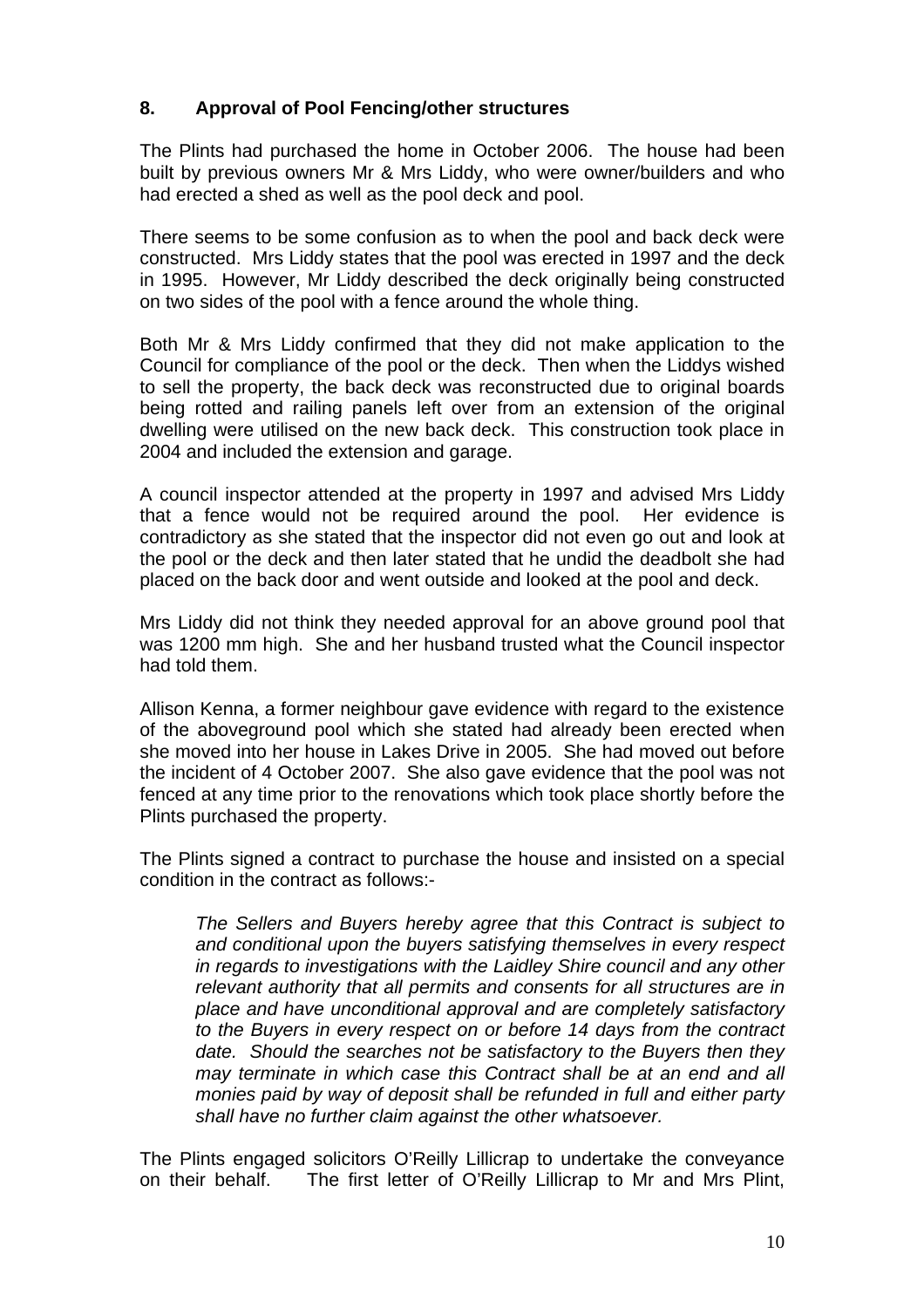specifically drew their attention to the special condition and asked specific for instructions regarding additional searches. There is no evidence to show that Mr and Mrs Plint responded to that request or relied on any information supplied by O'Reilly Lillicrap to satisfy themselves of the matters referred to in the special condition.

The contract was also subject to the purchasers obtaining a satisfactory building and pest inspection report. The due date for reliance upon this condition was 26 September 2006. The building and pest inspection was undertaken on Thursday 21 September 2006 in the presence of Mrs Plint. The report dated of the same date states at page 7:

#### "COMMENTS: RECOMMEND FULL POOL FENCE TO COUNCIL'S REQUIREMENTS"

Mrs Plint states that she gave a copy of the report to Deborah Bailey (the conveyancing clerk) and that Ms Bailey "flicked through it" and commented that the matters with regard to the guttering and to the pool fence would be clarified on receipt of the Council searches. It is disputed by Ms Bailey that she never saw the report and she states that the rates search authorised by the Plints would not show such detail in any event.

Ms Bailey is an experienced conveyancing para-legal having worked in the area for over 10 years.

There was a file note relating to the building and pest inspection which records a telephone communication with Mr Plint on the due date stating:

*"B&P okay / S.C. okay".* 

Also on that day an express written instruction was signed by Mr & Mrs Plint indicating that they did not require any additional searches to be conducted on their behalf. A misspelling of Mr Plint's name was corrected indicating that some consideration was given to the form's contents.

Even if the building and pest inspection report was shown to Ms Bailey, this would have no effect as O'Reilly Lillicrap received express written instructions not to undertake further searches.

It has been submitted that the special condition in the contract with regard to compliance of all structures on the property is sufficient authority for the solicitors to undertake the necessary searches. A proper reading of the clause reveals the words – "*conditional upon the buyers satisfying themselves".* It is clear that the clause requires some action to be taken by the Plints. This action was not taken whether due to limited finances or otherwise.

The conveyance was affected in accordance with Queensland Law Society protocol and in accordance with the wishes and express instructions of Mr & Mrs Plint.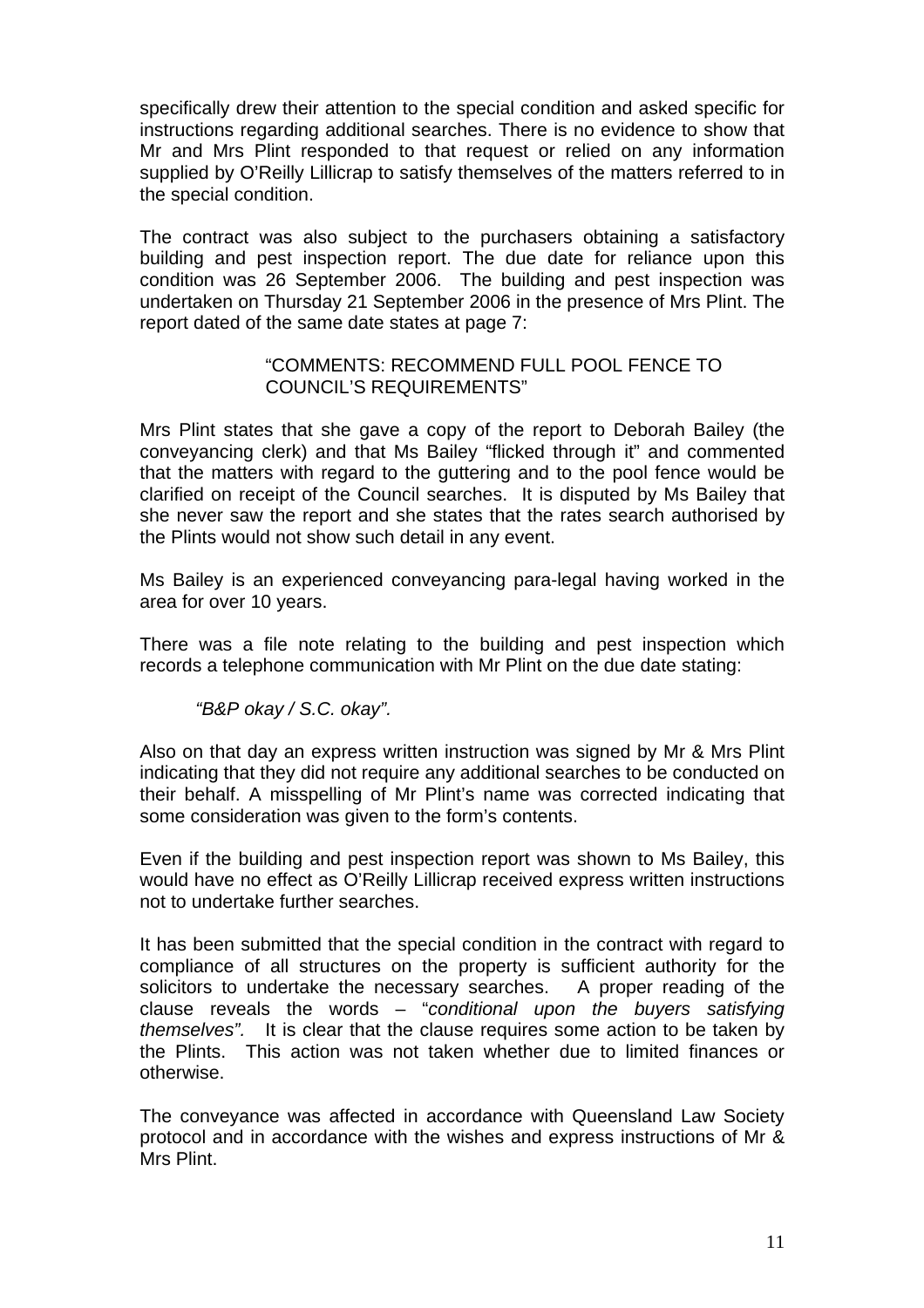Mrs Liddy denied that she had discussions with the building and pest inspector about a problem with the pool fence, stating that during the inspection she and Mrs Plint were in the kitchen discussing the house.

Evidence was given by David Kaye, the Director of Planning, Building & Environment with the Lockyer Regional Council with regard to the application made by the Liddys to, first, build the house and second, undertake alterations.

Mr Kaye is also an Accredited Pool Certifier. He carried out two inspections at the property. The first was in about September 2006 when he made a final inspection of the garage and additions to the house; the second was at the request of the Plints following Hannah's death with regard to the pool fencing. He did not inspect the pool at the first inspection as his task was to inspect the extension and the garage. He did not see the pool. He advised that the pool fence and gate were compliant, but that the positioning of the pool too close to the fence would then make the gate and fence non-compliant.

He was unable to say why pool compliance checks had not been done when inspections were undertaken by his predecessor following completion of the dwelling house.

Jason Smith an Executive Director with the Building Services Authority provided information with regard to the Liddys' application for an owner/builder permit to build the original dwelling. One permit will remain valid for 6 years. The original permit was granted on 30 November 1993 and the Liddys should have applied for a further permit to erect the pool and deck if indeed they were erected after 1999.

Dr Robert Pitt provided the following information for my assistance:-

(a) Supervision

Supervision is the first line of defence in drowning prevention. Children move very quickly and when a child is in the house (as in Hannah's case) and not near a hazard, there is no reason to be watching them at all times. Children can slip from sight quickly and sometimes it is not possible to keep them in direct line of sight.

(b) Barrier

The Australian Standard calls for a **child resistant** barrier, not a child proof barrier. Most children understand why the barrier is there. Less than 5% of children who drown in pools scale the fence, with 80% going through the gate. The gate should self-close and latch, with the gate to swing outward. Historically where a pool is fenced on three sides, and the house forms the fourth side, this is more hazardous.

New technology with regard to child safety catches is being developed by pool gate manufacturers. A lock incorporating a horizontal lock being operated at the same time as a vertical lock may minimize the risk that a child will be able to gain access through the pool gate.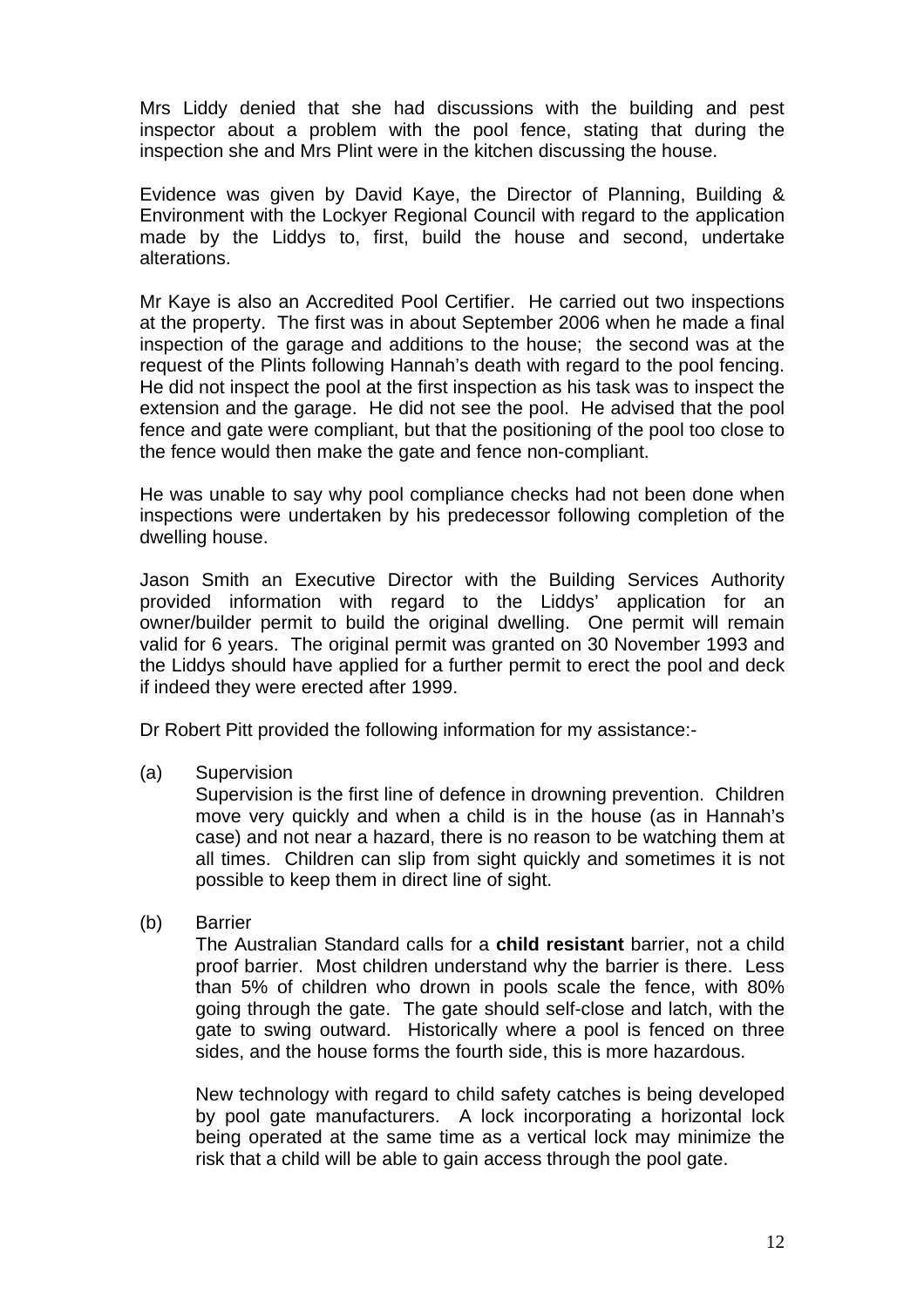However, any new technology must be (in Dr Pitt's words) "doable, inspectable and acceptable" and not cause public backlash.

(c) Water Familiarisation and Swimming Lessons The vast majority of child drownings involve children less than 5 years old. Whilst parents should encourage water survival skills, early swimming lessons are not necessarily going to assist in lessening the numbers of drownings.

#### **9. Findings**

In accordance with the *Coroner's Act 2003*, I find

- (a) The identity of the deceased person is Hannah Isabella Alyson Plint
- (b) Hannah died from drowning in an aboveground pool
- (c) Hannah died on 4 October 2007
- (d) Hannah died at her home located in the Laidley district
- (e) Hannah's death was caused by her dragging a plastic chair around the side verandah of the house, climbing on the chair and opening the pool gate to gain access to the pool.

Whilst no application for construction of the pool gate and fence was made to the local council, and therefore no compliance certificate had been issued, I find that the pool gate and fence erected at the property did, by themselves, comply with the relevant Australian Standard. The positioning of the pool behind the fence was the factor which then made the pool gate and fence non-compliant.

I find that the erection of a timber deck linking the house to the pool, whilst not causing Hannah's death, contributed to it.

- (f) I find that the fact that the swimming pool and deck were erected by an owner/builder did not contribute to Hannah's death.
- (g) The care provided at the Laidley Hospital was provided to a standard expected. Dr Yee was experienced in paediatric trauma and a perusal of the medical notes regarding treatment reveal that proper protocols were followed.

It has been submitted that Dr Yee ceased efforts to revive Hannah too soon. However, I find that no actions taken by any of the persons involved in Hannah's treatment, including that provided by her mother, would have made any difference to the outcome.

(h) With regard to the level of assistance given to Mrs Plint at the hospital, I find that the versions of the events given by witnesses should be viewed in light of the distress and confusion suffered at that time. All